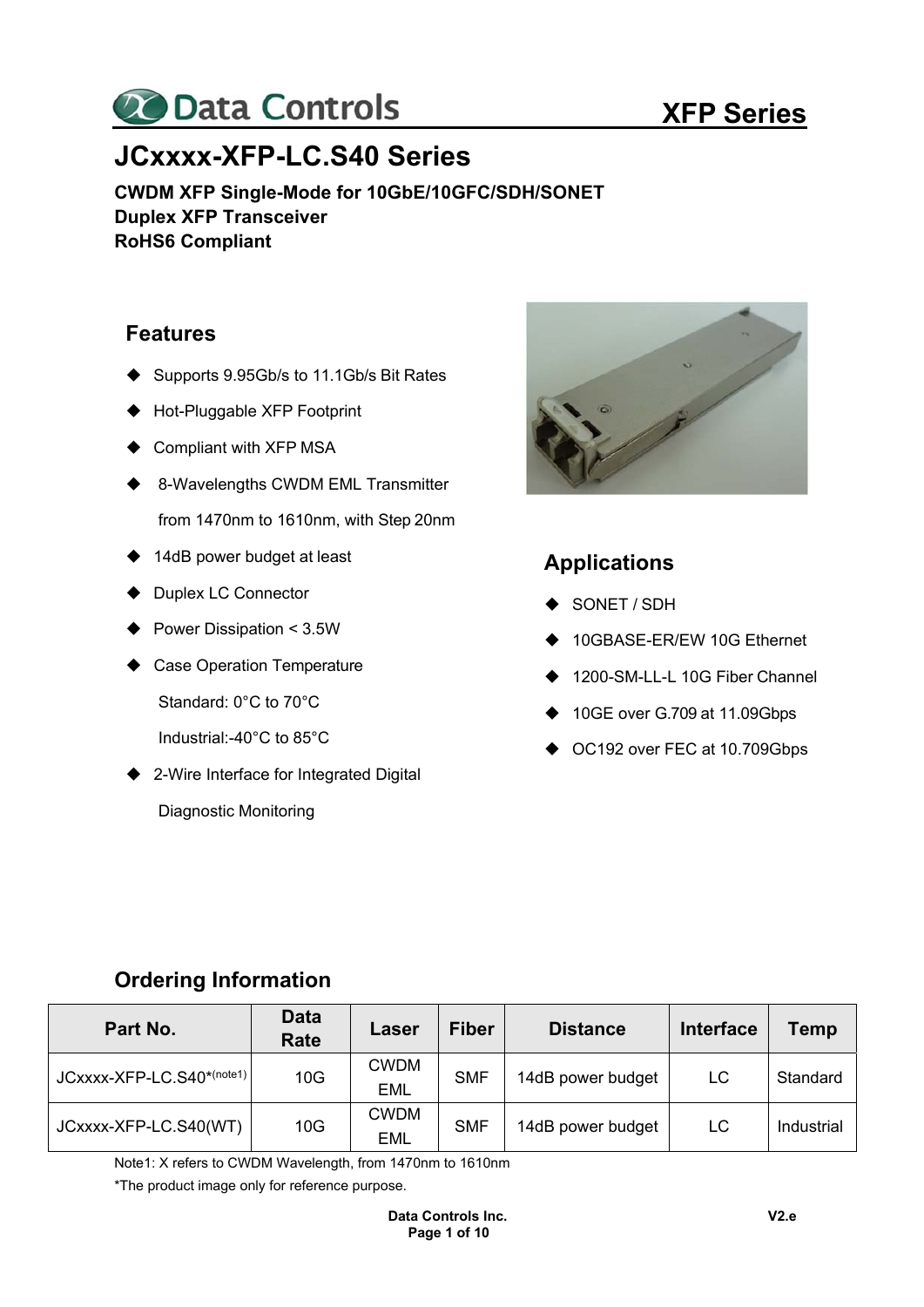

# **CWDM\* Wavelength (0~70℃)**

| <b>Band</b>                | <b>Nomenclature</b> | Wavelength(nm)                                                                                                                                           |      |        |  |  |
|----------------------------|---------------------|----------------------------------------------------------------------------------------------------------------------------------------------------------|------|--------|--|--|
|                            |                     | Min.<br>Typ.<br>Max.<br>1464<br>1470<br>1490<br>1484<br>1504<br>1510<br>1524<br>1530<br>1544<br>1550<br>1564<br>1577.5<br>1570<br>1584<br>1597.5<br>1590 |      |        |  |  |
|                            | 1470                |                                                                                                                                                          |      | 1477.5 |  |  |
| S-band Short<br>Wavelength | 1490                |                                                                                                                                                          |      | 1497.5 |  |  |
|                            | 1510                |                                                                                                                                                          |      | 1517.5 |  |  |
|                            | 1530                |                                                                                                                                                          |      | 1537.5 |  |  |
| <b>C-band Conventional</b> | 1550                |                                                                                                                                                          |      | 1557.5 |  |  |
|                            | 1570                |                                                                                                                                                          |      |        |  |  |
| L-band<br>Long Wavelength  | 1590                |                                                                                                                                                          |      |        |  |  |
|                            | 1610                | 1604                                                                                                                                                     | 1610 | 1617.5 |  |  |

CWDM\*: 8 Wavelengths from 1470nm to 1610nm, each step 20nm.

# **Regulatory Compliance\***

| <b>Product Certificate</b> | <b>Certificate Number</b> | <b>Applicable Standard</b>    |
|----------------------------|---------------------------|-------------------------------|
|                            |                           | EN 60950-1:2006+A11+A1+A12+A2 |
| <b>TUV</b>                 | R50135086                 | EN 60825-1:2014               |
|                            |                           | EN 60825-2:2004+A1+A2         |
|                            |                           | UL 60950-1                    |
| UL                         | E317337                   | CSA C22.2 No. 60950-1-07      |
|                            |                           | EN 55032:2012                 |
| <b>EMC CE</b>              |                           | EN 55032:2015                 |
|                            | AE 50384190 0001          | EN 55024:2010                 |
|                            |                           | EN 55024:2010+A1              |
| <b>FCC</b>                 | WTF14F0514417E            | 47 CFR PART 15 OCT., 2013     |
| <b>FDA</b>                 |                           | CDRH 1040.10                  |
| <b>ROHS</b>                |                           | 2011/65/EU                    |

\*: The above certificate number updated to June 2018, because some certificate will be updated every year, such as FDA and ROHS. For the latest certification information, please check with Data Controls.

# **Product Description**

The JCxxxx-XFP-LC.S40 series optical transceiver is designed for fiber communications application such as 10G Ethernet (10GBASE-ER/EW) and 10G Fiber Channel (1200-SM-LL-L), which fully compliant with the specification of XFP MSA Rev 4.5.

This module is designed for single mode fiber and operates at a nominal wavelength of CWDM wavelength. There are eight center wavelengths available from 1470nm to 1610nm, with each step 20nm. A guaranteed optical link budget of 14dB is offered.

The module is with the XFP 30-pin connector to allow hot plug capability. Only single 3.3V power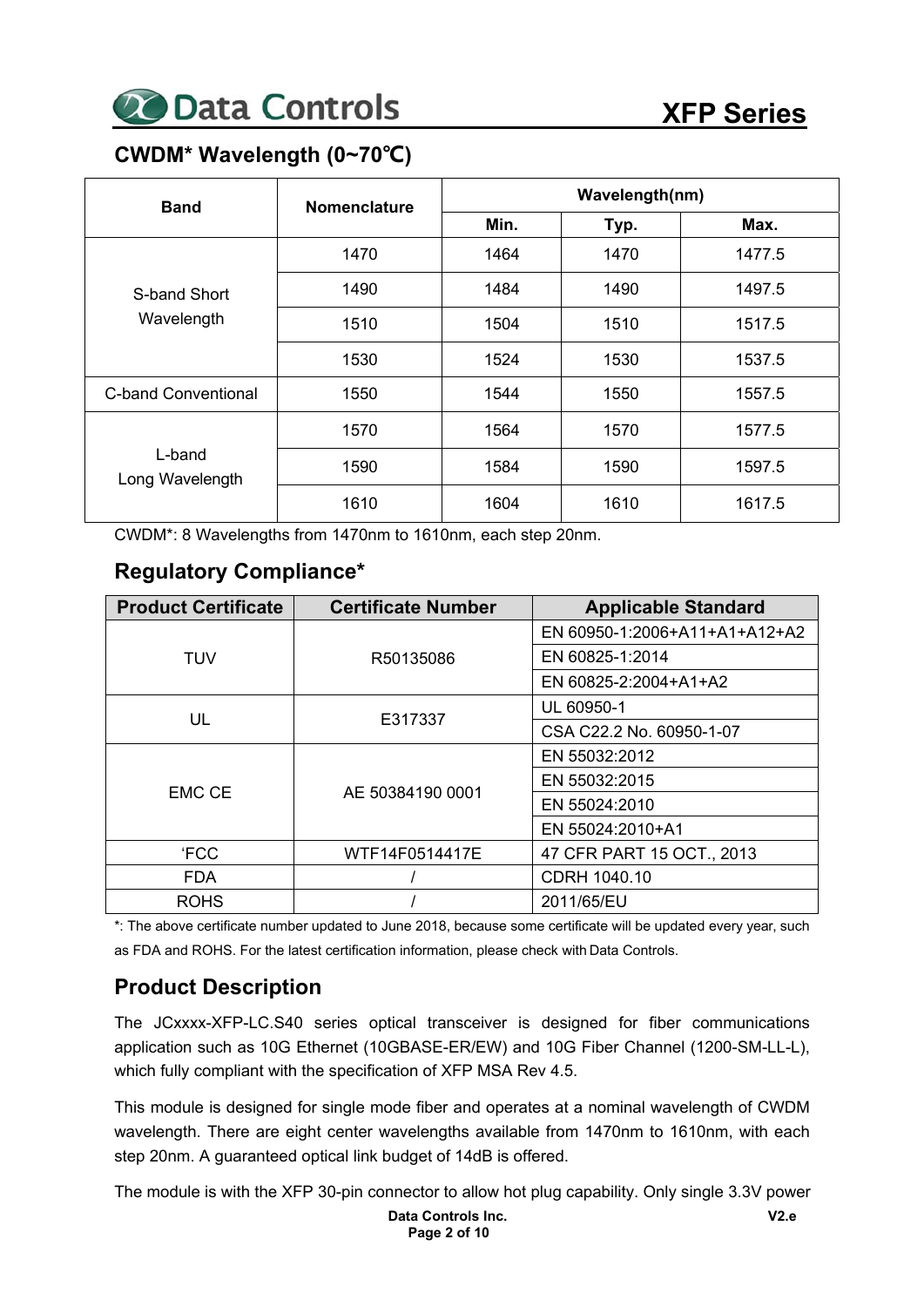

# **XFP Series**

supply is needed. The optical output can be disabled by LVTTL logic high-level input of TX\_DIS. Loss of signal (RX LOS) output is provided to indicate the loss of an input optical signal of receiver. This module provides digital diagnostic functions via a 2-wire serial interface as defined by the XFP MSA Rev 4.5.

# **Absolute Maximum Ratings**

| <b>Parameter</b>           |             | <b>Symbol</b>         | Min    | Max | Unit         |
|----------------------------|-------------|-----------------------|--------|-----|--------------|
| Maximum Supply Voltage     |             | Vcc                   | $-0.5$ | 4.0 |              |
| <b>Storage Temperature</b> |             | l s                   | $-40$  | 85  | °೧           |
| Case Operating             |             | JCxxxx-XFP-LC.S40     |        | 70  | °€           |
| Temperature                | $T_{\rm C}$ | JCxxxx-XFP-LC.S40(WT) | $-40$  | 85  | $^{\circ}$ C |

# **Recommend Operating Condition**

| <b>Parameter</b>             |                           | <b>Symbol</b>         | Min   | <b>Typical</b> | <b>Max</b> | <b>Units</b> |
|------------------------------|---------------------------|-----------------------|-------|----------------|------------|--------------|
| <b>Operating Temperature</b> |                           | JCxxxx-XFP-LC.S40     | 0     |                | 70         | $^{\circ}C$  |
|                              | $\mathsf{T}_{\mathsf{C}}$ | JCxxxx-XFP-LC.S40(WT) | $-40$ |                | 85         | $^{\circ}$ C |
| Supply Voltage 1             | Vcc3                      |                       | 3.13  | 3.3            | 3.45       | v            |
| Supply Voltage 2             |                           | Vcc5                  |       | 5              | 5.25       |              |
| Supply Current-Vcc3 supply   |                           | $_{\text{lcc3}}$      |       |                | 300        | mA           |
| Supply Current-Vcc5 supply   |                           | Icc5                  |       |                | 750        | mA           |
| <b>Module Total Power</b>    |                           | P                     |       |                | 3.5        | W            |

# **Electrical Characteristics**

| <b>Parameter</b>                    | <b>Symbol</b>          | <b>Min</b>         | <b>Typical</b> | <b>Max</b>       | <b>Unit</b> | <b>Note</b>    |
|-------------------------------------|------------------------|--------------------|----------------|------------------|-------------|----------------|
|                                     |                        | <b>Transmitter</b> |                |                  |             |                |
| Input Differential Impedance        | Rin.                   |                    | 100            |                  | Ω           | 1              |
| Differential Data Input Swing       | Vin, pp                | 180                |                | 820              | mV          |                |
| <b>Transmit Disable Voltage</b>     | $V_{DIS}$              | 2.0                |                | <b>Vcc</b>       | V           |                |
| <b>Transmit Enable Voltage</b>      | $V_{EN}$               | <b>GND</b>         |                | $GND+0.8$        | V           |                |
| <b>Transmit Disable Assert Time</b> |                        |                    |                | 10               | us          |                |
|                                     |                        | <b>Receiver</b>    |                |                  |             |                |
| Differential Data Output Swing      | Vout, pp               | 340                | 650            | 850              | mV          |                |
| Data Output Rise Time               | tr                     |                    |                | 38               | ps          | 2              |
| Data Output Fall Time               | tf                     |                    |                | 38               | ps          | $\overline{2}$ |
| <b>LOS Fault</b>                    | V <sub>LOS fault</sub> | $V_{cc-0.5}$       |                | $V_{cc}$ HOST    | V           | 3              |
| <b>LOS Normal</b>                   | V <sub>LOS</sub> norm  | <b>GND</b>         |                | $GND+0.5$        | V           | 3              |
| <b>Power Supply Rejection</b>       | <b>PSR</b>             |                    |                | See Note 4 below |             | 4              |

#### **Notes:**

- 1. After internal AC coupling.
- $2.20 80 \%$ .

**Data Controls Inc. Page 3 of 10 V2.e** 3. Loss of Signal is open collector to be pulled up with a 4.7k – 10kohm resistor to 3.15 – 3.6V.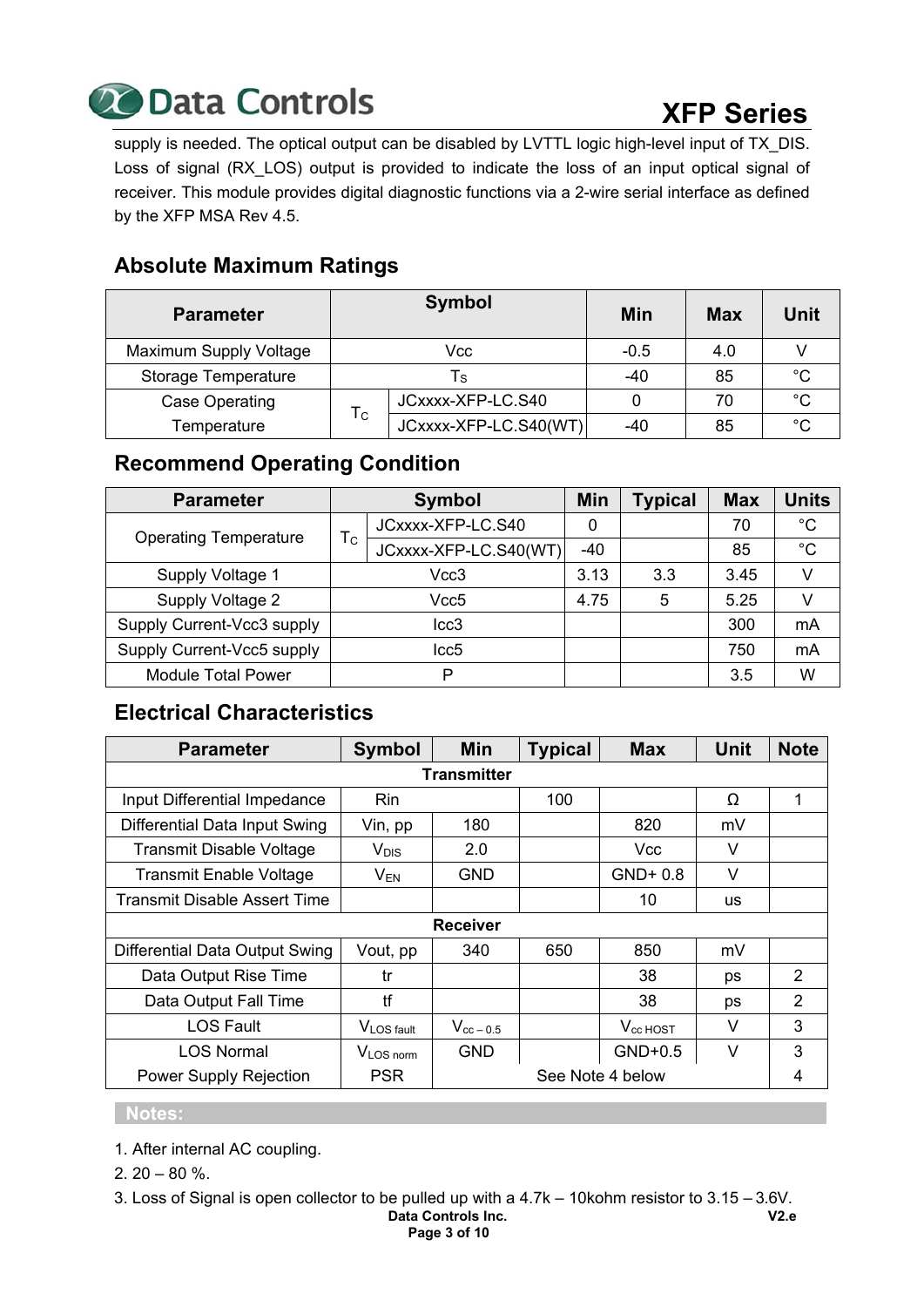

Logic 0 indicates normal operation; logic 1 indicates no signal detected.

4. Reference the Section 2.7 of the XFP MSA Rev 4.5.

# **Optical Characteristics**

| <b>Parameter</b>                                  | <b>Symbol</b>    | Min                      | <b>Typical</b> | <b>Max</b>      | <b>Unit</b> | <b>Note</b>    |
|---------------------------------------------------|------------------|--------------------------|----------------|-----------------|-------------|----------------|
|                                                   |                  | <b>Transmitter</b>       |                |                 |             |                |
| <b>Optical Modulation Amplitude</b>               | POMA             | $-1$                     |                | $+4.4$          | dBm         | 1              |
| Output Opt. Pwr: 9/125 SMF                        | Pout             | $-1$                     |                | $+4.0$          | dBm         |                |
| <b>Optical Extinction Ratio</b>                   | <b>ER</b>        | 8.2                      |                |                 | dB          |                |
| Optical Wavelength                                | λ                | $\lambda$ c $-6$         | λc             | $\lambda$ c+7.5 | nm          | $\overline{2}$ |
| -20dB Spectrum Width                              | Δλ               |                          |                |                 | nm          |                |
| Side Mode Suppression Ratio                       | <b>SMSR</b>      | 30                       |                |                 | dB          |                |
| Path Penalty                                      | Pp               |                          |                | 2.5             | dB          |                |
| Average Launch Power of<br><b>OFF Transmitter</b> | POFF             |                          |                | $-30$           | dBm         |                |
| <b>TX Jitter</b>                                  | TXj              | Per 802.3ae requirements |                |                 |             |                |
| <b>Relative Intensity Noise</b>                   | <b>RIN</b>       | $-128$                   |                | dB/Hz           |             |                |
|                                                   |                  | <b>Receiver</b>          |                |                 |             |                |
| Receiver Sensitivity @<br>10.3125Gb/s             | Pmin             |                          |                | $-15$           | dBm         | 3              |
| Maximum Input Power                               | Pmax             | $+0.5$                   |                |                 | dBm         |                |
| <b>Optical Center Wavelength</b>                  | λ                | 1260                     |                | 1620            | nm          |                |
| <b>Receiver Reflectance</b>                       | Rrf              |                          |                | $-12$           | dB          |                |
| <b>LOS De-Assert</b>                              | LOS <sub>D</sub> |                          |                | $-17$           | dBm         |                |
| <b>LOS Assert</b>                                 | LOS <sub>A</sub> | $-29$                    |                |                 | dBm         |                |
| <b>LOS Hysteresis</b>                             |                  | 1                        |                |                 | dB          |                |

 **Notes:** 

- 1. Output is coupled into a 9/125μm SMF.
- 2. ITU-T G.694.2 CWDM wavelength from 1470nm to 1610nm, each step 20nm.
- 3. Average received power; BER less than 1E-12 and PRBS 231-1 test pattern.

# **Pin Descriptions**

| Pin            | Logic          | <b>Symbol</b> | <b>Name/Description</b>                            | <b>Notes</b> |
|----------------|----------------|---------------|----------------------------------------------------|--------------|
|                |                | <b>GND</b>    | Module Ground                                      |              |
| $\overline{2}$ |                | VEE5          | Optional -5.2 Power Supply - Not Required          |              |
|                |                |               | Module De-select; When held low allows the         |              |
| 3              | <b>LVTTL-I</b> | Mod-Desel     | module to respond to 2-wire serial interface       |              |
|                |                |               | commands                                           |              |
|                |                |               | /Interrupt; Indicates presence of an important     |              |
| 4              | LVTTL-O        | /Interrupt    | condition which can be read over the serial 2-wire | 2            |
|                |                |               | interface                                          |              |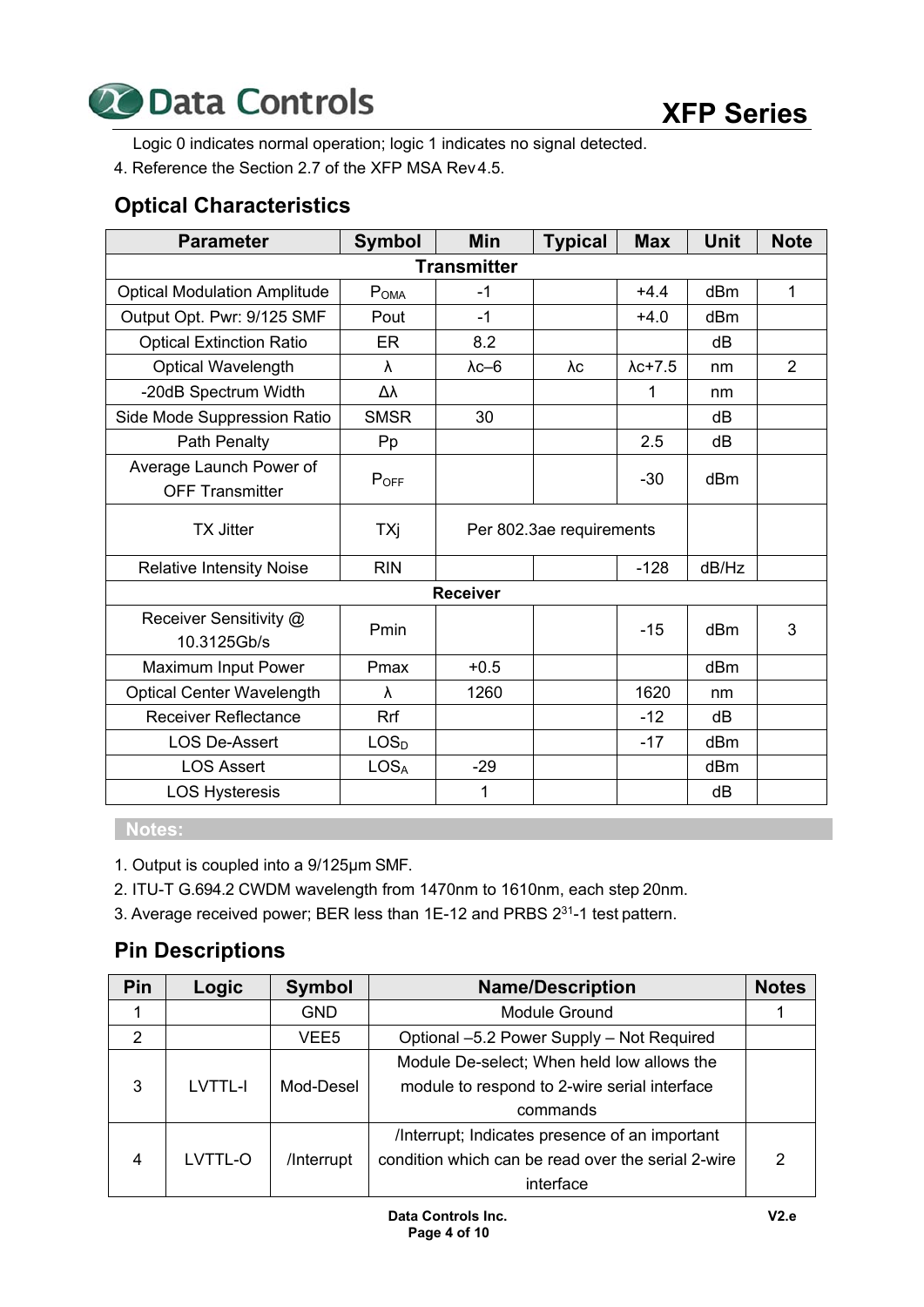

# **XFP Series**

| 5              | LVTTL-I        | TX_DIS           | Transmitter Disable; Transmitter laser source                                      |                |
|----------------|----------------|------------------|------------------------------------------------------------------------------------|----------------|
|                |                |                  | turned off                                                                         |                |
| $6\phantom{1}$ |                | VCC5             | +5 Power Supply                                                                    |                |
| $\overline{7}$ |                | <b>GND</b>       | Module Ground                                                                      | 1              |
| 8              |                | VCC3             | +3.3V Power Supply                                                                 |                |
| $9\,$          |                | VCC3             | +3.3V Power Supply                                                                 |                |
| 10             | LVTTL-I        | <b>SCL</b>       | Serial 2-wire interface clock line                                                 | $\overline{2}$ |
| 11             | LVTTL-<br>I/O  | <b>SDA</b>       | Serial 2-wire interface data line                                                  | $\overline{2}$ |
| 12             | LVTTL-O        | Mod_Abs          | Module Absent; Indicates module is not present.                                    | $\overline{2}$ |
|                |                |                  | Grounded in the module.                                                            |                |
| 13             | LVTTL-O        | Mod_NR           | Module Not Ready;                                                                  | $\overline{2}$ |
| 14             | LVTTL-O        | RX LOS           | Receiver Loss of Signal indicator                                                  | $\overline{2}$ |
| 15             |                | <b>GND</b>       | Module Ground                                                                      | 1              |
| 16             |                | <b>GND</b>       | <b>Module Ground</b>                                                               | $\mathbf{1}$   |
| 17             | CML-O          | RD-              | Receiver inverted data output                                                      |                |
| 18             | CML-O          | $RD+$            | Receiver non-inverted data output                                                  |                |
| 19             |                | <b>GND</b>       | <b>Module Ground</b>                                                               | $\mathbf{1}$   |
| 20             |                | VCC <sub>2</sub> | +1.8V Power Supply - Not required                                                  |                |
|                |                |                  | Power Down; When high, places the module in                                        |                |
|                |                |                  | the low power stand-by mode and on the falling                                     |                |
| 21             | <b>LVTTL-I</b> | P Down/R         | edge of P_Down initiates a module reset                                            |                |
|                |                | <b>ST</b>        | Reset; The falling edge initiates a complete reset                                 |                |
|                |                |                  | of the module including the 2-wire serial interface,                               |                |
|                |                |                  | equivalent to a power cycle.                                                       |                |
| 22             |                | VCC <sub>2</sub> | +1.8V Power Supply - Not required                                                  |                |
| 23             |                | <b>GND</b>       | Module Ground                                                                      | 1              |
| 24             | PECL-I         | RefCLK+          | Reference Clock non-inverted input, AC coupled<br>on the host board - Not required | 3              |
| 25             | PECL-I         | RefCLK-          | Reference Clock inverted input, AC coupled on<br>the host board - Not required     | 3              |
| 26             |                | <b>GND</b>       | Module Ground                                                                      | $\mathbf{1}$   |
| 27             |                | <b>GND</b>       | <b>Module Ground</b>                                                               | 1              |
| 28             | CML-I          | TD-              | Transmitter inverted data input                                                    |                |
| 29             | CML-I          | TD+              | Transmitter non-inverted data input                                                |                |
| 30             |                | <b>GND</b>       | Module Ground                                                                      | 1              |

#### **Notes:**

1. Module circuit ground is isolated from module chassis ground within the module.

- 2. Open connect should be pulled up with 4.7k 10k ohm on host board to a voltage between 3.15V and 3.6V.
- 3. A Reference Clock input is not required.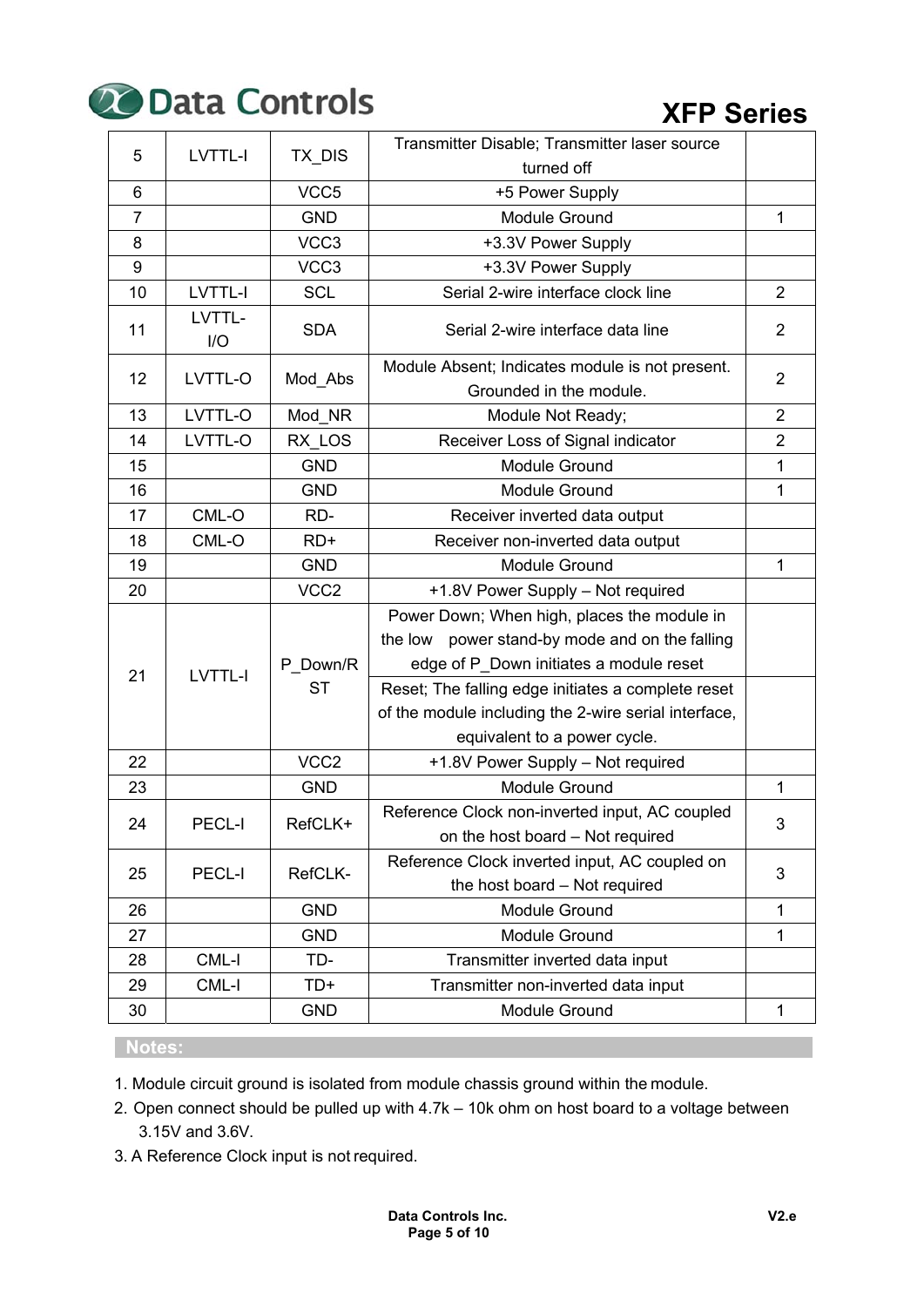

# **Host Board Connector Pin Out**



#### **Diagram of Host Board Connector Block Pin Numbers and Name**

### **General Specifications**

| <b>Parameter</b>       | <b>Symbol</b> | Min  | <b>Typical</b> | <b>Max</b> | <b>Units</b> | <b>Note</b> |
|------------------------|---------------|------|----------------|------------|--------------|-------------|
| <b>Bit Rate</b>        | ΒR            | 9.95 |                | 11.1       | Gb/s         |             |
| <b>Bit Error Ratio</b> | <b>BER</b>    |      |                | $10-12$    |              |             |

 **Notes:** 

1. Tested 9.95G with  $2^{31} - 1$  PRBS pattern.

# **Digital Diagnostic Functions**

Data Controls's Small Form Factor 10Gbps (XFP) transceiver is compliant with the current XFP Multi-Source Agreement (MSA) Specification Rev 4.5.

As defined by the XFP MSA, Data Controls XFP transceivers provide digital diagnostic functions via a 2-wire serial interface, which allows real-time access to the following operating parameters:

- $\blacklozenge$  Transceiver temperature
- Laser bias current
- Transmitted optical power
- Received optical power
- Aux Monitoring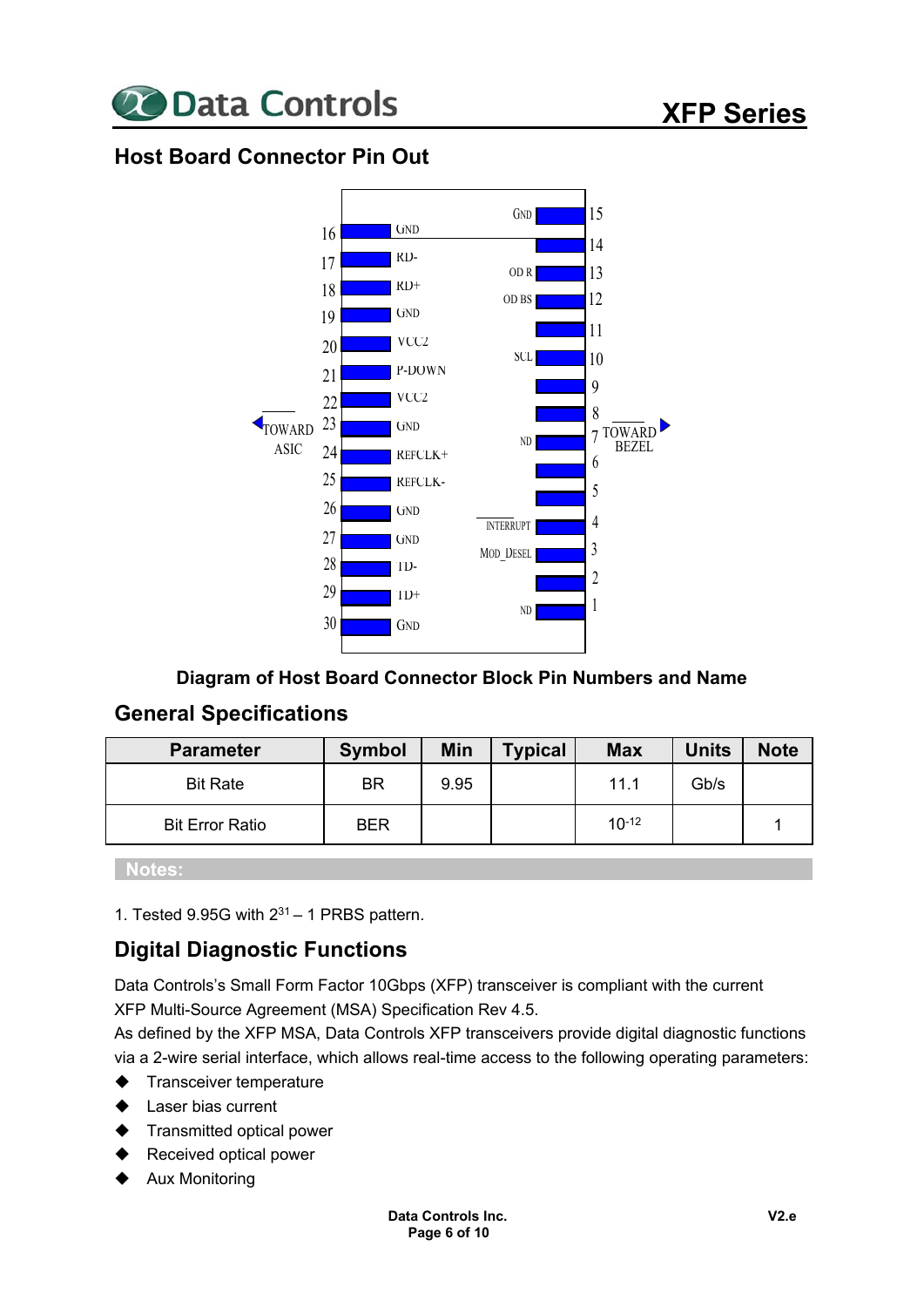It also provides a sophisticated system of alarm and warning flags, which may be used to alert end-users when particular operating parameters are outside of a factory-set normal range. The operating and diagnostics information is monitored and reported by a Digital Diagnostics Transceiver Controller inside the transceiver, which is accessed through the 2-wire serial interface. The serial data signal (SDA pin) is bi-directional for serial data transfer. The host uses SDA in conjunction with SCL to mark the start and end of serial protocol activation. The memories are organized as a series of 8-bit data words that can be addressed individually or sequentially. The 2-wire serial interface provides sequential or random access to the 8 bit parameters, addressed from 00h to the maximum address of the memory.



# **Recommended Host Board Power Supply Circuit**

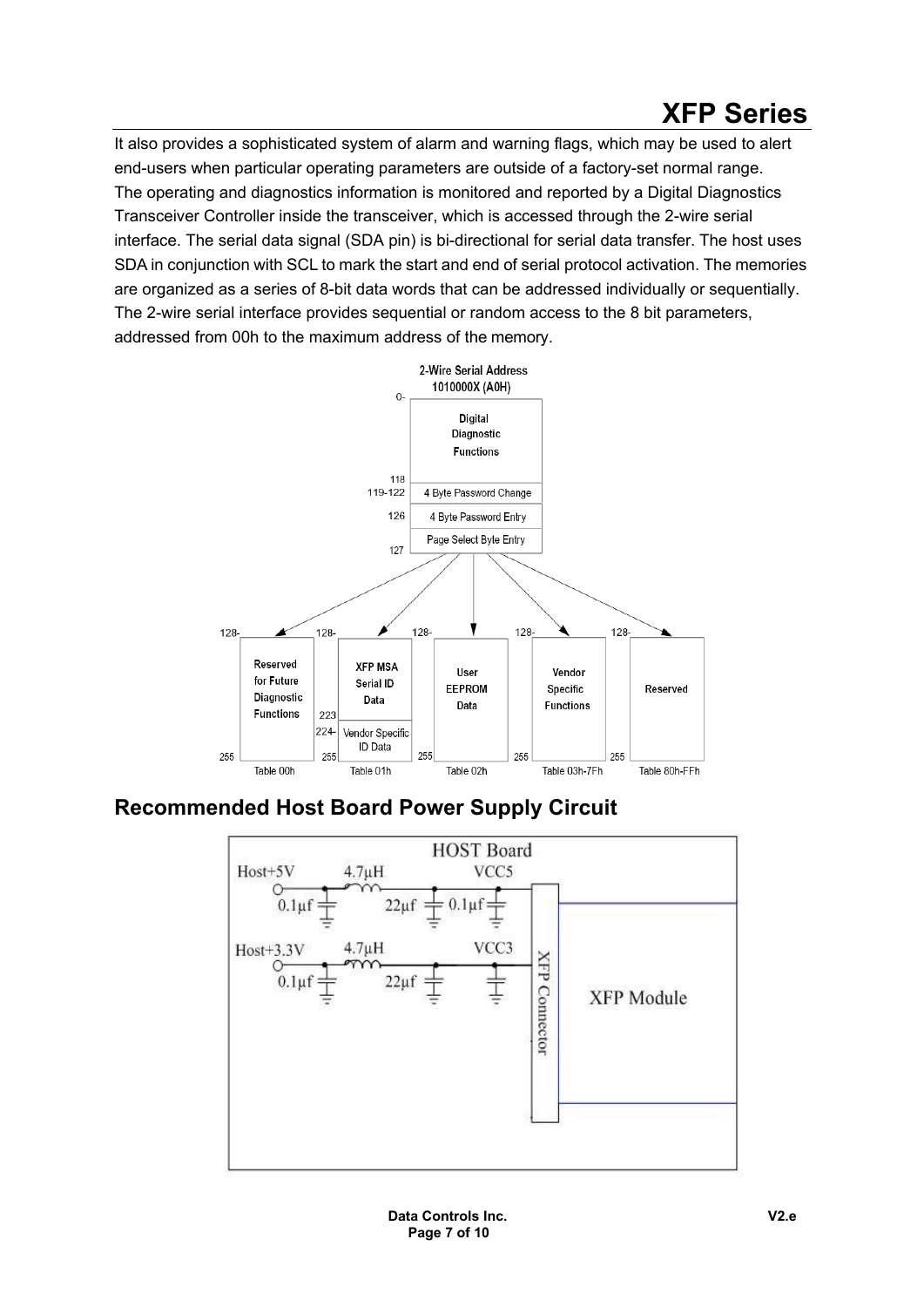



# **Recommended High-Speed Interface Circuit**

# **Mechanical Specifications**

Data Controls's XFP transceivers are compliant with the dimensions defined by the XFP Multi-Sourcing Agreement (MSA).



\*This 2D drawing only for reference, please check with Data Controls before ordering.